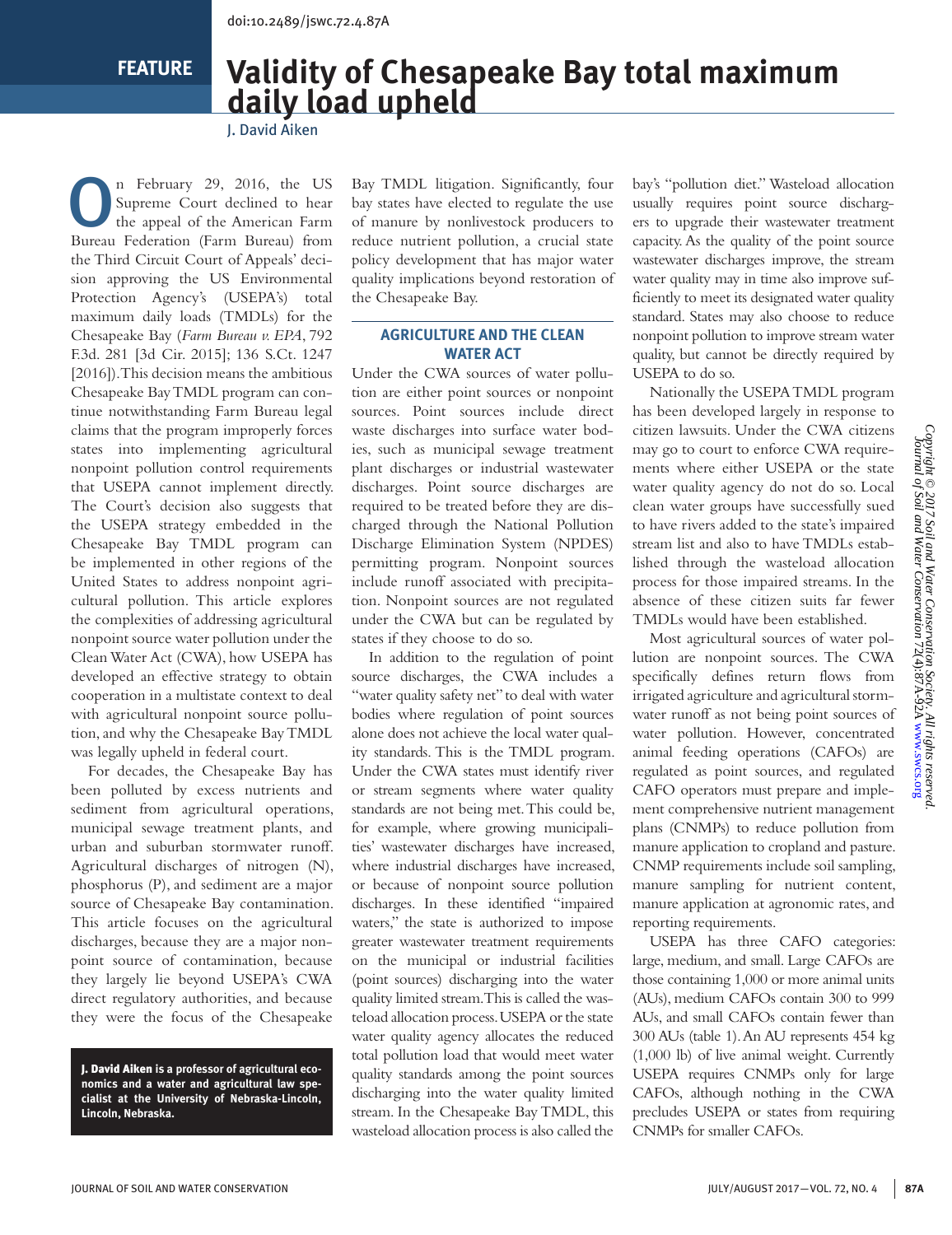## Table 1

US Environmental Protection Agency numeric thresholds for small, medium, and large concentrated animal feeding operations (CAFOs) (USEPA 2010, 4-26).

| <b>Animal sector</b>                                                         | Size threshold (number of animals) |                     |                    |
|------------------------------------------------------------------------------|------------------------------------|---------------------|--------------------|
|                                                                              | <b>Large CAFOs</b>                 | <b>Medium CAFOs</b> | <b>Small CAFOs</b> |
| Cattle or cow/calf pairs                                                     | 1,000 or more                      | 300 to 999          | Less than 300      |
| Mature dairy cattle                                                          | 700 or more                        | 200 to 699          | Less than 200      |
| Veal calves                                                                  | 1,000 or more                      | 300 to 999          | Less than 300      |
| Swine (weighing over 25 kg [55 lb])                                          | 2,500 or more                      | 750 to 2,499        | Less than 750      |
| Swine (weighing less than 25 kg [55 lb])                                     | 10,000 or more                     | 3,000 to 9,999      | Less than 3,000    |
| Horses                                                                       | 500 or more                        | 150 to 499          | Less than 150      |
| Sheep or lambs                                                               | 10,000 or more                     | 3,000 to 9,999      | Less than 3,000    |
| <b>Turkeys</b>                                                               | 55,000 or more                     | 16,500 to 54,999    | Less than 16,500   |
| Laying hens or broilers (liquid manure handling systems)                     | 30,000 or more                     | 9,000 to 29,999     | Less than 9,000    |
| Chickens other than laying hens (other than a liquid manure handling system) | 125,000 or more                    | 37,500 to 124,999   | Less than 37,500   |
| Laying hens (other than a liquid manure handling system)                     | 82,000 or more                     | 25,000 to 81,999    | Less than 25,000   |
| Ducks (other than a liquid manure handling system)                           | 30,000 or more                     | 10,000 to 29,999    | Less than 10,000   |
| Ducks (liquid manure handling systems)                                       | 5,000 or more                      | 1,500 to 4,999      | Less than 1,500    |

State sediment and erosion control programs are an example of traditional state nonpoint source regulation programs. USEPA regulations defining agricultural stormwater discharge as requiring farmers applying manure to farmland to follow best management practices (BMPs) in order to qualify for the agricultural stormwater exemption are an apparent but legally untested exception to USEPA's lack of direct agricultural nonpoint source regulatory authority. It will remain unclear whether this definition of agricultural stormwater discharge is legal until it is challenged in court. While USEPA's authority to regulate non-CAFO agricultural producers applying manure to agricultural land is legally uncertain, states clearly can regulate them if they choose to do so.

#### **CHESAPEAKE BAY WATER POLLUTION**

The Chesapeake Bay is the largest estuary in North America, home to over 3,600 plant and animal species. The bay is drained by portions of Delaware, Maryland, New York, Pennsylvania, Virginia, West Virginia, and Washington, DC. The bay's water quality has been deteriorating since the 1930s. Agriculture is the largest single contributor of N, P, and sediment loadings to the bay and its tributaries (figure 1). Twenty-two percent of the Chesapeake Bay watershed is agricultural land, and agriculture accounts for approximately 44% of N and P loads and 65% of sediment loads

(USEPA 2010, 4-29). Land application of manure is an important N and P recycling process in agriculture. Because manure is so extensively used as a source of N and P, it is considered as important as inorganic fertilizer and also is a significant source of nonpoint source pollution. Other major pollution sources of the bay include municipal wastewater treatment plants, industrial wastewater discharges, urban and suburban stormwater runoff, and septic tanks.

### **THE ROAD TO THE CHESAPEAKE BAY TOTAL MAXIMUM DAILY LOAD**

The 2010 USEPA Chesapeake Bay TMDL is the result of over three decades of cooperative state and federal efforts to reduce nonpoint pollution of the Chesapeake Bay watershed. The original 1983 Chesapeake Bay Agreement between Maryland, Virginia, Pennsylvania, the District of Columbia, the Chesapeake Bay Commission, and the USEPA was the first multistate coordinated effort to restore bay water quality. The 1983 agreement established a process for the states and USEPA to begin developing programs to reduce the bay pollution load (CBP 1983). The 1987 Chesapeake Bay Agreement established a key objective to "reduce and control point and nonpoint sources of pollution to attain the water quality necessary to support the living resources of the Bay." The 1987 agreement also established the first numeric goal for water quality

improvement: a 40% reduction in N and P entering the bay by 2000 (CBP 1987). By 2000 N and P had been reduced, but only by 13% for N and 25% for P. This was accomplished primarily through the states banning phosphates in detergents and municipal wastewater treatment plant upgrades (CBP 1997; Houck 2011).

In the Chesapeake 2000 agreement, the states pledged to reduce N, P, and sediment pollution loads such that water quality standards would be met by 2010 as well as the 40% N and P reduction from the 1987 agreement (CBP 2000). In 2007 bay leaders realized that they were only about halfway toward accomplishing these objectives and formally requested USEPA to establish a TMDL for the Chesapeake Bay (CBP 2008).

Bay leaders understood that in order to meet the 40% nutrient reduction goal they would need to control agricultural runoff and nutrient discharges. Moving from the model of education, costshare assistance, and voluntary BMPs to more robust nutrient controls was well understood to be a major and politically contentious step. Nonetheless four states took that major policy step before the bay TMDL was established. This important step was extending mandatory manure application BMPs to all or most agricultural manure users, not simply to those livestock operations that qualified as large CAFOs. Pennsylvania's 1993 livestock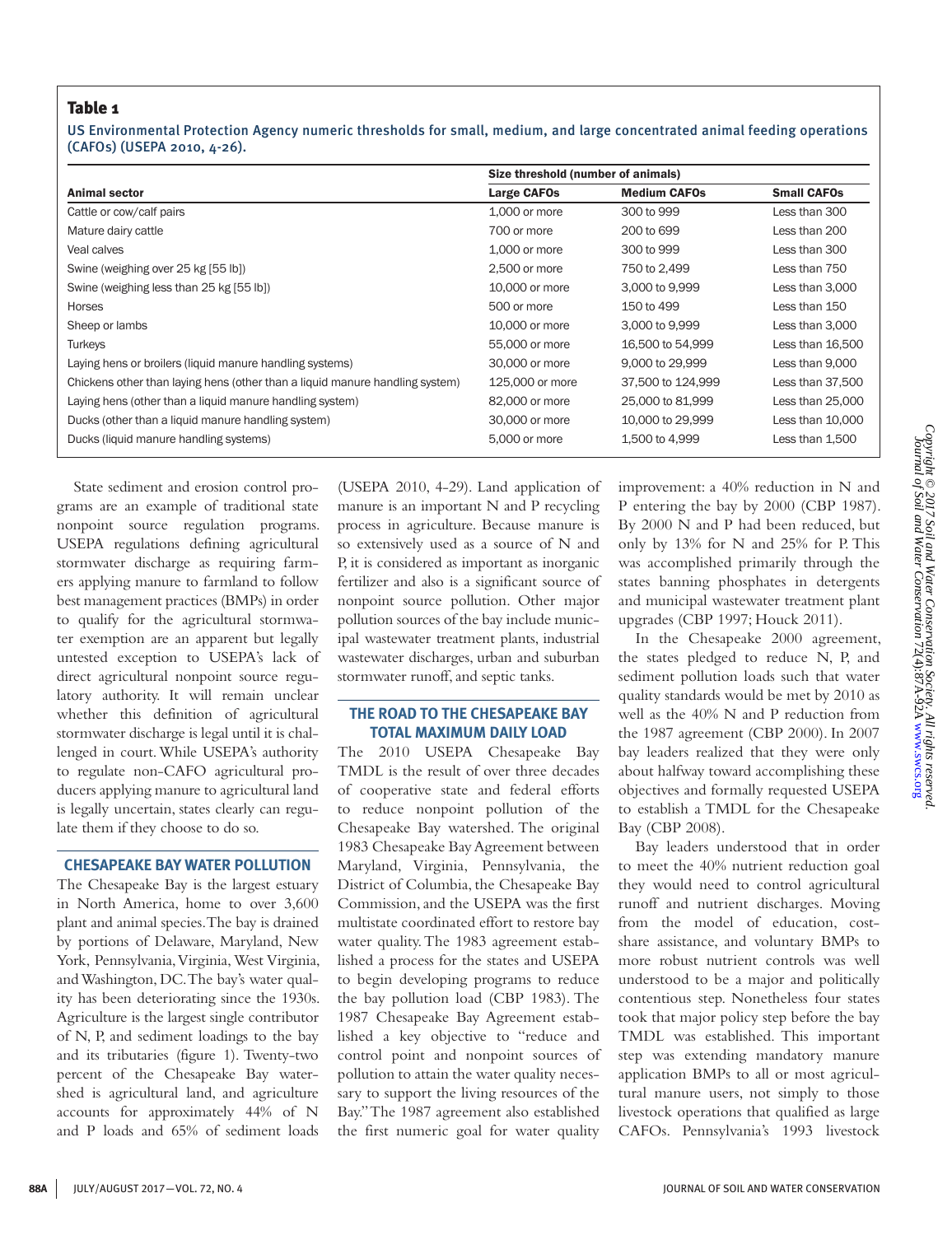# Figure 1

Subbasins across the Chesapeake Bay watershed with the highest (red) to lowest (blue) pound for pound (a) nitrogen (USEPA 2010, ES-6) and (b) phosphorus (USEPA 2010, 6-22) pollutant loading effect on Chesapeake Bay water quality.



facility legislation would lead to regulation of manure application by end users in 2006 (PDEP 2017). Nutrient management laws adopted in Maryland in 1998 and Delaware in 1999 both require manure end users to develop and implement nutrient management plans to reduce N and P runoff (MDA 2017; DDA 2017). In 2010 Virginia's nutrient management plan requirements were extended by regulation to poultry waste end users (VDCR 2017). These very significant state water quality policy developments were all taken before the TMDL was established, indicating state accepting responsibility for agricultural nonpoint pollution control.

### **THE CHESAPEAKE BAY TOTAL MAXIMUM DAILY LOAD**

In the Chesapeake Bay TMDL, USEPA and the states established the total quantity of N, P, and sediment that could be discharged in the basin (USEPA 2010, ES-1). USEPA and the states then broke down

these totals by river basins and subbasins, and among point sources and nonpoint sources. Each state (and the District of Columbia) received a list of subbasins and associated pollutant loads, allocated to point sources and nonpoint sources. The states then developed Phase I watershed implementation plans (WIPs) to describe how each state intended to achieve the N, P, and sediment load reductions. The Phase I WIPs identified schedules, programs, and actions for pollutant reduction, including identifying new regulatory authorities to be authorized and implemented, improving compliance with existing regulations, obtaining increased funding for agricultural cost-share programs, and issuing point source NPDES permits with more stringent waste discharge requirements. Phase II WIPs would take the load reductions down to the subbasin level.

The part of the TMDL program that led to the *Farm Bureau v. EPA* litigation

is the USEPA "reasonable assurance" requirement. When pollution loads are distributed between point and nonpoint sources, USEPA has legal authority to—in the extreme—take over state point source permitting programs if the state programs aren't meeting water quality requirements. USEPA has no similar authority for nonpoint sources. So in the TMDL program USEPA requires "reasonable assurance" from states that they will control nonpoint pollution loads. If USEPA is persuaded by the states' reasonable assurances, then pollution control requirements for point sources can be geared to remedy only the point source share of the total pollution load. In the absence of state reasonable assurances of effective nonpoint pollution control, USEPA's only recourse is to require point source pollution control requirements to accomplish water quality standards for the total pollution load, point and nonpoint. In river basins where much or even most of the pollution load is from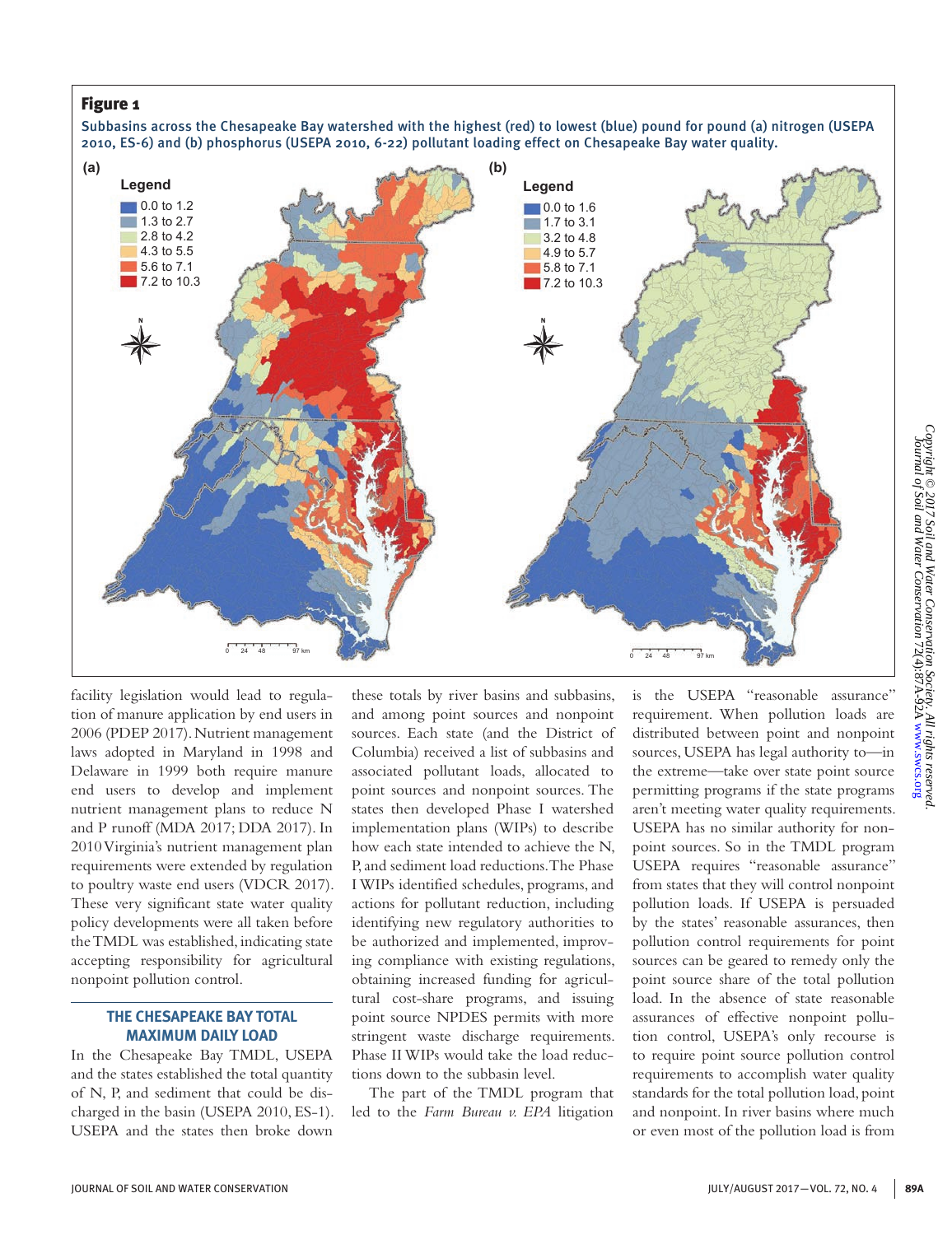nonpoint sources, the failure to control nonpoint sources (agricultural runoff and urban and suburban stormwater runoff) means that pollution load reduction falls completely on point source dischargers (municipal and industrial wastewater discharges) (USEPA 2010, 7-1). This sets up an interesting political dynamic. Municipal and industrial dischargers have an incentive to see that the state controls nonpoint water pollution in order to avoid expensive upgrades to municipal and industrial wastewater treatment systems.

States have some choices in dealing with nonpoint agricultural N and P discharges. Under current USEPA regulations, only large CAFOs are considered point sources and potentially subject to USEPA regulation in the absence of effective state regulation. Small and medium CAFOs are not subject to CNMP requirements unless states elect to so regulate them. Because land receiving manure applications can over time become oversaturated with nutrients, some manure eventually will need to be applied to non-CAFO land, i.e., agricultural land not directly associated with the CAFO producing the manure. In the Chesapeake Bay region, this has become an issue with poultry production, where the CAFO may be on a relatively small amount of land and generates much more manure than can be agronomically applied to the CAFO's cropland or pasture. Thus the manure must be applied to other lands that have the capacity to utilize the nutrients. So states could elect to regulate smaller livestock operations as CAFOs, or they could focus their efforts directly on the manure application itself, which is a principal cause of agricultural nonpoint nutrient pollution. As mentioned earlier, the states of Maryland, Delaware, Pennsylvania, and Virginia have all evolved nutrient control policies such that the principal regulatory focus is farmers who apply manure to agricultural land, rather than exclusively on large CAFOs (MDA 2017; DDA 2017; PDEP 2017; VDCR 2017). This is not something that USEPA can directly require states to do but something that states can do if legislatively authorized. These programs regulating manure application by end users go a long way in providing reasonable assurance to USEPA that these four states will effectively regulate agricultural nonpoint nutrient discharges so that point sources in those states are required to clean up their discharges only to the extent necessary to meet their proportion of the total pollution load. These programs in effect protect point sources of municipal and industrial wastewater discharges from having to shoulder a disproportionate amount of water pollution reduction needed to improve the bay's water quality. This regulatory dynamic of essentially requiring agriculture to bear responsibility for its share of the bay water quality cleanup is what was challenged in the courts.

# **THE CHESAPEAKE BAY TOTAL MAXIMUM DAILY LOAD IN THE COURTS**

The USEPA Chesapeake Bay TMDL was challenged in federal court by a coalition of state and national farming and agribusiness groups, led by the Farm Bureau (*Farm Bureau v. EPA*, 984 F.Supp.2d 289 [M.D. Pa. 2013]). Defendants, besides the USEPA, included municipal water treatment associations and clean water groups. Interestingly, none of the bay states themselves joined the legal challenge to the bay TMDL. Farm Bureau had two major legal challenges. The first challenge was that the CWA authorized USEPA only to establish a single TMDL for N, P, and sediment for the entire Chesapeake Bay and left it to the states to divide the pollution load between point and nonpoint sources, to allocate the point and nonpoint pollution loads among the 92 stream segments identified in the TMDL (or otherwise as each state might elect), and to allocate nonpoint pollution loads among different nonpoint sectors (agriculture, urban, and suburban runoff, etc.). The second challenge is that because USEPA was not legally authorized to directly regulate nonpoint agricultural nutrient and sediment pollution under the CWA, it could not indirectly do so through the reasonable assurance requirement.

In analyzing the pollution load allocation issue, the courts began with the legal definition of TMDL (984 F.Supp.2d 313-315; 792 F.3d. 294-298). The term TMDL is not defined by Congress in the CWA, and the term could be interpreted several ways. Consequently, under the 1984 *Chevron v. Natural Resources Defense Council* (104 S. Ct. 2778) rule of judicial interpretation, a court reviewing a contested administrative regulation limits its consideration to whether the administrative definition is reasonable, considering the entire statute as a whole. The court does not consider whether the administrative interpretation is the one that the judge (or justices) would have arrived at, but whether the administrative decision is reasonable. Under this approach administrative agencies usually have a fair degree of permissible discretion; federal district courts and courts of appeal usually defer to reasonable administrative decisions.

Regarding the Chesapeake Bay TMDL, both the district court and the court of appeals found USEPA's detailed breakdown of N, P, and sediment loads among point and nonpoint sources, nonpoint discharge sectors, and bay tributaries and watersheds to be reasonable. The courts noted that the TMDL quantities had been developed iteratively with the states, and that the TMDL specificity simplified state NPDES permitting to meet the TMDL. Since the ultimate goal of the TMDL process is to achieve the water quality objectives for the bay watershed, the courts determined that the bay TMDL was reasonably structured to achieve that overarching objective (984 F.Supp.2d 315-324; 792 F.3d. 298-300).

The second major issue was whether USEPA's reasonable assurance requirements were in effect illegal USEPA regulation of nonpoint sources beyond the legal limits of the CWA, or whether they impermissibly intruded onto a state's authority to regulate land use. Here the courts noted the operational and political challenges in getting several states to agree to a common objective—improving the bay's water quality. It is important for each state to be confident that if it takes politically controversial steps to reduce agricultural nonpoint pollution, all the other states will have similar obligations to satisfy. USEPA essentially is the referee that keeps all the states honest in meeting the bay TMDL. In this context, both courts found the reasonable assurance requirements a reasonable way for ensuring that each state met its obligation to satisfy the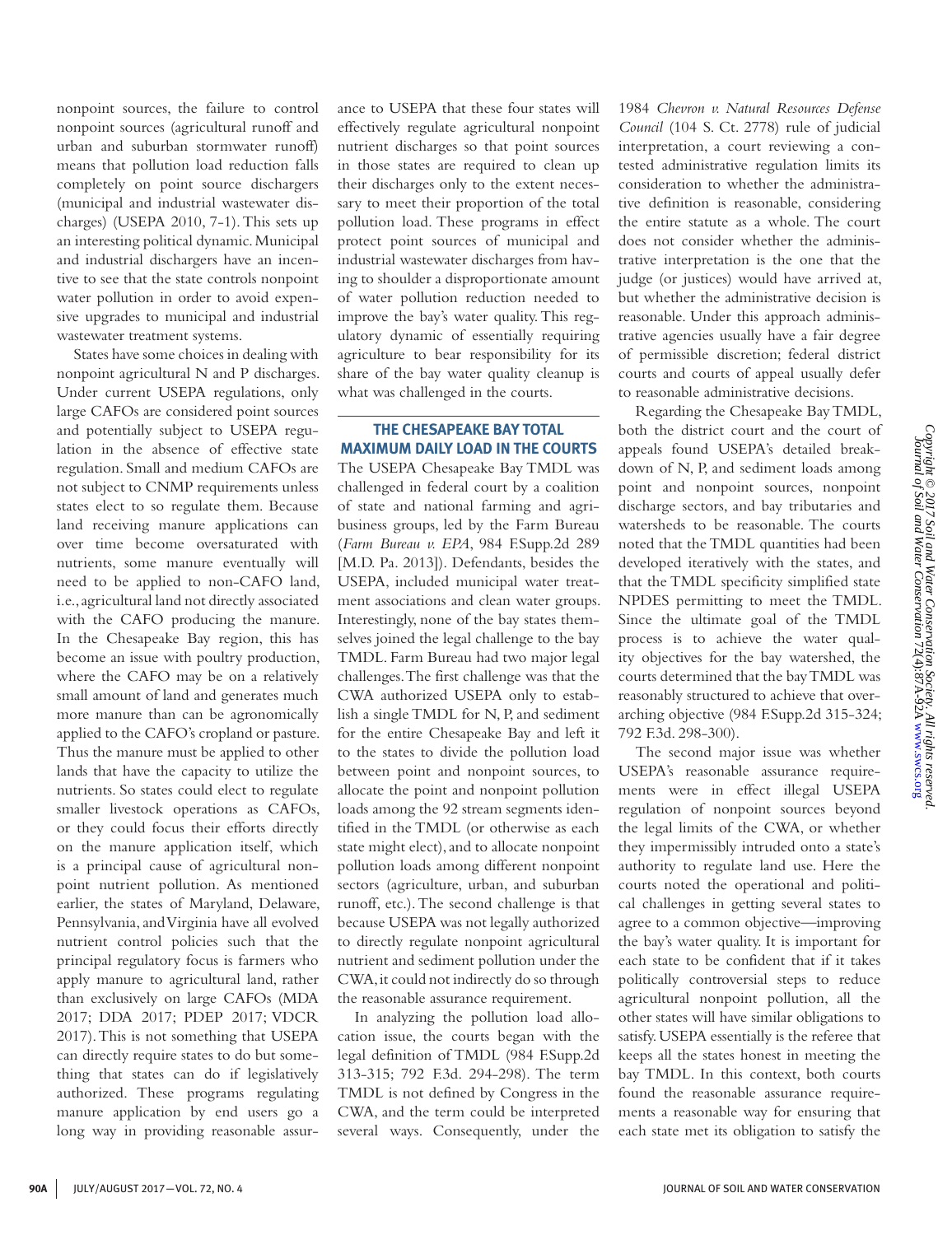bay TMDL (984 F.Supp.2d 325-327; 792 F.3d. 300-301). The court of appeals further found that because the Chesapeake Bay was an interstate water body, it was clearly within the federal government's broad interstate commerce clause regulatory authority (792 F.3d. 304-306).

Two additional issues were raised in the district court but not on appeal: whether there had been adequate public notice and opportunity to comment on the bay TMDL and whether USEPA's modeling support of the TMDL was adequate. The district court ruled in favor of USEPA on both issues. Even though the formal 45 day notice and comment period would have made it challenging to thoroughly evaluate and comment on the TMDL if one started from scratch, the TMDL had been in the works for years with numerous opportunities for public participation in that process along the way. Consequently, the court concluded there was adequate public notice and opportunity to comment on the proposed TMDL (984 F.Supp.2d 333-334). Regarding the USEPA modeling results supporting the TMDL, the district court noted that USEPA has wide discretion in its scientific modeling efforts and that a model will rejected only if it "bears no rational relationship to the reality it purports to represent." The court deferred to USEPA's scientific and technical expertise, and concluded that USEPA's modeling efforts were not arbitrary or capricious (948 F. Supp.2d 340-343).

Neither court opinion referred to the Maryland, Delaware, Pennsylvania, or Virginia manure restrictions. However, these programs are strong evidence of a state understanding what is needed to make a meaningful improvement in the bay's water quality and of the political commitment to take those necessary steps, challenging as they may be. Of course enacting laws or regulations alone are not enough to improve manure utilization or reduce nutrient pollution. Regulations must be enforced; databases of end user reports must be created and analyzed; and cost share assistance for CNMPs, riparian buffers, soil and manure testing, and so on can be provided. Adoption of manure application control legislation and regulations are a crucial first step. However, they

are only that first step and must be coupled with administrative oversight and enforcement, and—at least for now—cost share assistance to ease the costs for regulated manure users. The states have stepped up, so far, to the challenge of improving bay water quality, but there is no doubt that USEPA oversight and reasonable assurance requirements helped nudge states to get where they are now. Hopefully the current impressive progress will be maintained and the ultimate bay water quality improvement objectives achieved.

#### **CONCLUSIONS AND IMPLICATIONS**

The US Supreme Court declined to entertain an appeal to the court of appeals' ruling in favor of the USEPA. This means that the Chesapeake Bay TMDL is legally authorized and that any Supreme Court consideration of the legal issues raised in the *Farm Bureau v. EPA* litigation will occur if ever relative to a different lawsuit, perhaps in a different watershed. This adverse result for the Farm Bureau is in contrast to a series of earlier successful lawsuits where agricultural interests defeated USEPA CAFO regulations, notably in the 2014 *Alt v. EPA* (758 F.3d 588) case regarding poultry house dust and the 2005 *Waterkeeper Alliance v. EPA* (399 F.3d 486) and 2011 *National Pork Producer Council v. EPA* (635 F.3d 738) duty to apply decisions. However, *Farm Bureau v. EPA* should not be interpreted as meaning USEPA can force states to adopt and implement nonpoint source controls on agricultural pollutants where states are unwilling to do so. Indeed, clean water groups seeking to force USEPA to establish TMDLs to control nutrient pollution of the Gulf of Mexico lost their case in 2015 (*Gulf Restoration Network v. McCarthy,* 783 F.3d 227). Reading between the lines in that case, one can infer that USEPA elected not to pursue the TMDL option in part because states were not committed to implementing the type of agricultural nonpoint pollution controls that are being pioneered in the Chesapeake Bay. Clearly USEPA could have elected to adopt a Gulf of Mexico TMDL, but so far the courts have ruled that it cannot be forced to do so, or force agricultural nonpoint pollution controls upon states unwilling to implement them.

Anyone reviewing the history of the Chesapeake Bay water quality protection efforts must be impressed with the high degree of cooperation and collaboration between state and federal officials and policymakers. While clean water advocates have chafed at the—to them—slow pace of agricultural nonpoint pollution control adoption and implementation (Perez et al. 2009), it is nonetheless clear that the Maryland, Delaware, Pennsylvania, and Virginia manure application control programs are important models for other states to consider.

#### **ACKNOWLEDGEMENTS**

This work is supported by the USDA National Institute of Food and Agriculture, Hatch Project NEB-24-174.

#### **REFERENCES**

- CBP (Chesapeake Bay Program). 1983. Chesapeake Bay Agreement—1983. Annapolis, MD: Chesapeake Bay Program. http://www. chesapeakebay.net/publications/title/ chesapeake\_bay\_agreement\_-\_1983.
- CBP. 1987. 1987 Chesapeake Bay Agreement. Annapolis, MD: Chesapeake Bay Program. http://www.chesapeakebay.net/publications/ title/chesapeake\_bay\_agreement\_-\_1987.
- CBP. 1997. Chesapeake Bay Nutrient Reduction Progress and Future Directions. Annapolis, MD: Chesapeake Bay Program. http:// www.chesapeakebay.net/publications/title/ chesapeake\_bay\_nutrient\_reduction\_progress\_ and\_future\_directions\_19971.
- CBP. 2000. Chesapeake 2000 Agreement. Annapolis, MD: Chesapeake Bay Program. http:// www.chesapeakebay.net/publications/title/ chesapeake\_2000\_agreement.
- CBP. 2008. Chesapeake Bay 2007 Health and Restoration Assessment. Annapolis, MD: Chesapeake Bay Program. http://www. chesapeakebay.net/publications/title/chesapeake\_ bay\_2007\_health\_and\_restoration\_assessment.
- DDA (Delaware Department of Agriculture). 2017. Nutrient Management. Dover, DE: Delaware Department of Agriculture. http://dda.delaware. gov/nutrients/index.shtml.
- Houck, O. 2011. The Clean Water Act returns (again): Part I, TMDLs and the Chesapeake Bay. Environmental Law Reporter 41(3):10208-10228.